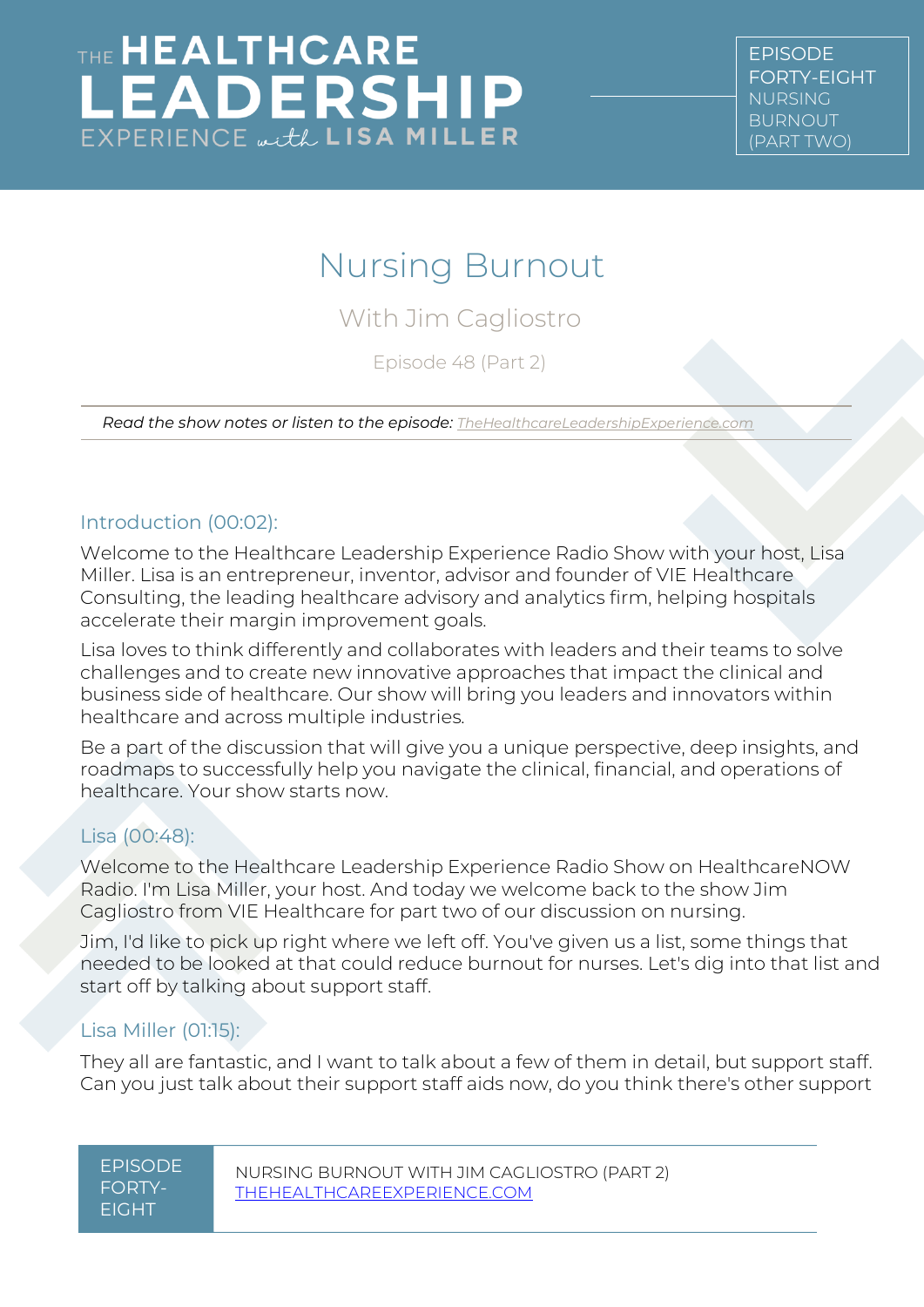EPISODE FORTY-EIGHT NURSING BURNOUT (PART TWO)

staff? Like you made a comment about the bells, people ringing, and do you think there's anything else that ... And I'm completely putting on the spot here-

#### Jim Cagliostro (01:35):

Sure, sure.

#### Lisa Miller (01:35):

... but do you think there's any other support staff that doesn't exist or maybe exist a little bit that could exist more? Because I think that's really important, right? We talk about it on the business side, is nurses shouldn't be putting away stock, that's not a good use time. And maybe they want to put away stock sometimes to get away and do something else. But maybe there's support staff that helps them, even in that direct care. Do you have some thoughts, exist, doesn't exist, could exist?

#### Jim Cagliostro (02:03):

Because I've worked in a number of different health systems in a number of different states, and my work with VIE, I've seen some places that do it great. And we've seen some places where, "Hey, there's room for improvement here."

#### Jim Cagliostro (02:13):

And so I mentioned that patient care assistance. And by that, for anybody, most people know, these are people that are trained in terms of what's the safe way to help a patient who's had a certain procedure to help them to the bathroom, or to sit them up or get them over to the chair and set them up for a meal. For recognizing, "Okay, there's certain restrictions that this patient has, so I can go get a drink of water for this patient, but that one needs thickener in their liquid." Or when do we need vital signs and daily weights. These are all activities that patient care assistants or nurse assistants, depending on where you're at, they have different names, that they can help with. And then it allows nurses to focus on the things that only the nurses can do.

### Jim Cagliostro (02:54):

And you touched on it, Lisa, where there's activities that really can stretch someone. But if those activities can be delegated to someone else. I talked to my wife about this a lot. You know my wife, Lisa. And she's very much the person I ... "Well, it's just quicker to do it myself. I'm just going to do it and get it done." But really in nursing, we have to learn to delegate some of those tasks that can be done by others. But if the staff isn't there, if there's nobody there to delegate it to, then it ultimately falls back onto the nurse.

#### EPISODE FORTY-EIGHT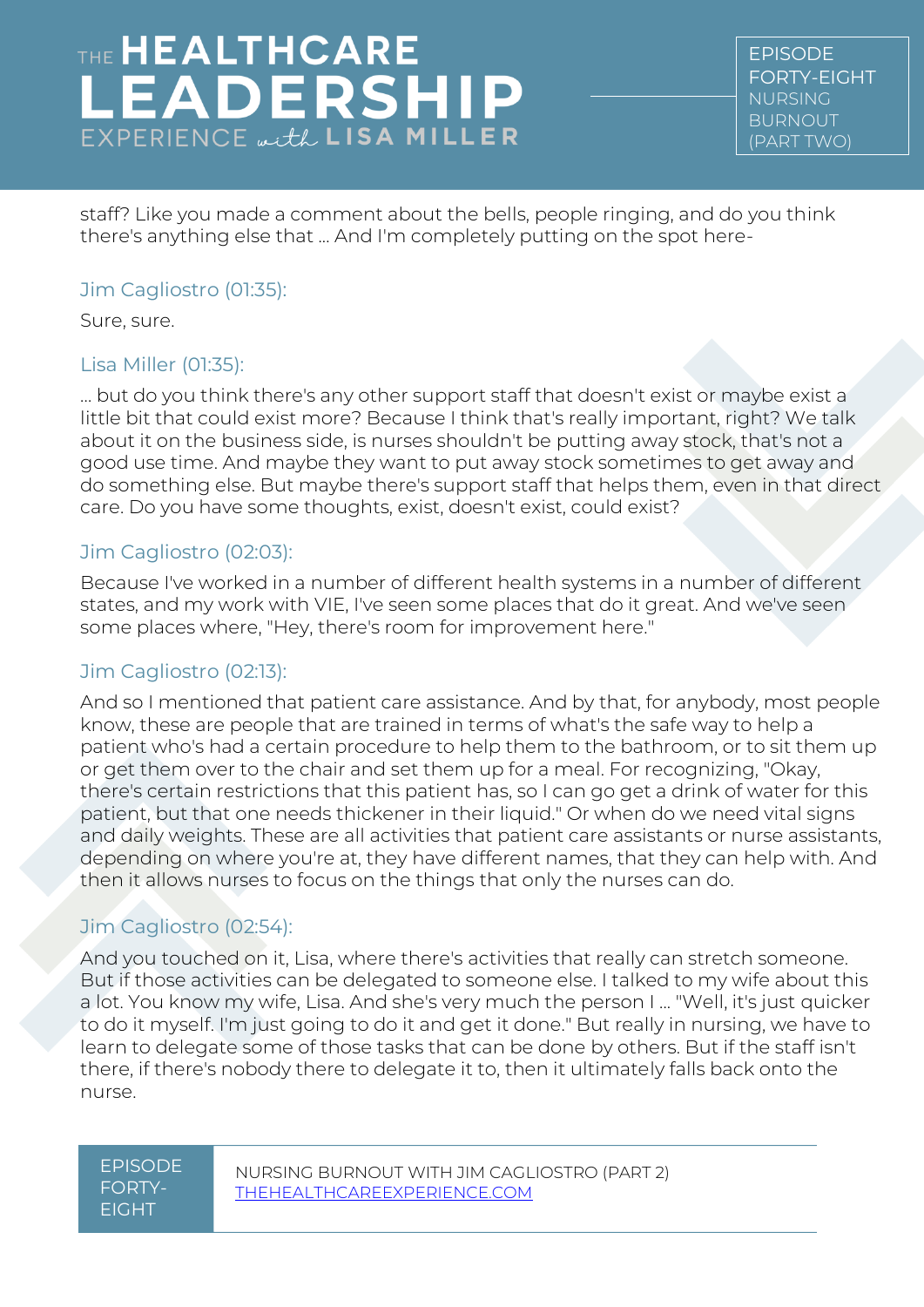EPISODE FORTY-EIGHT NURSING BURNOUT (PART TWO)

### Jim Cagliostro (03:22):

Other things I'd say, I've worked in places they have a secretary, where it's literally someone that answers the phone. Every call that comes into the unit, it goes to that person. And then they can triage the phone calls basically and say, "Okay, I can contact the nurse for this," or, "This is something I can deal with," or, "I can get the appropriate person." So that really minimizes the need for, well, a nurse is doing patient care, well, they have to run over to the phone because somebody's calling.

### Jim Cagliostro (03:47):

And another thing is volunteers. I've worked at places that have a great system of volunteers. And sometimes patients just need someone to sit with them. I'm telling you, you know me, Lisa, I love on my 12-hour shift just to sit and chat with someone. And they're lonely, they haven't seen a visitor in a week — and they just need someone to talk to. They want to reminisce, or they want to talk about what they're struggling with. Sometimes a volunteer just to come and sit with someone, get them a newspaper, go down to the snack shop and get them a snack. Things like that, where again, nurses can focus on the responsibilities that they're able to address. And volunteers can really help lighten that burden and really provide an excellent experience for patients. Those are a few things that come to mind off the bat.

#### Lisa Miller (04:28):

Yeah. I love the volunteers. And I had a personal experience. My daughter was in the hospital, and we were in a children's wing of a hospital. And it's interesting, because I think that anything to do with children, people tend to be more innovative. And you really could do the same thing anywhere really in a hospital but we tend to, for obvious reasons, to be more innovative. And it's not maybe they understand the environment and they're little.

### Lisa Miller (04:53):

But this young man that came in, and I would say he was about 17 or 18, and he would just come into the room and talk to me, talk to my daughter, and really just chatting with her. And he is like, "Oh, I'll go get coloring books and I'll color with her." And I'm just like, "Okay, who are you?" I'm like, "This is great." I mean, he was great. I mean, I knew he had a badge and I knew he was there legit, but I'm like, "What's your role? You got to tell me your story. What's going on here?" And he's like, "Oh, I'm going to start medical school and I have a program here at the hospital where I can volunteer." And he wanted to be a pediatric orthopedic surgeon, which is amazing, because he was not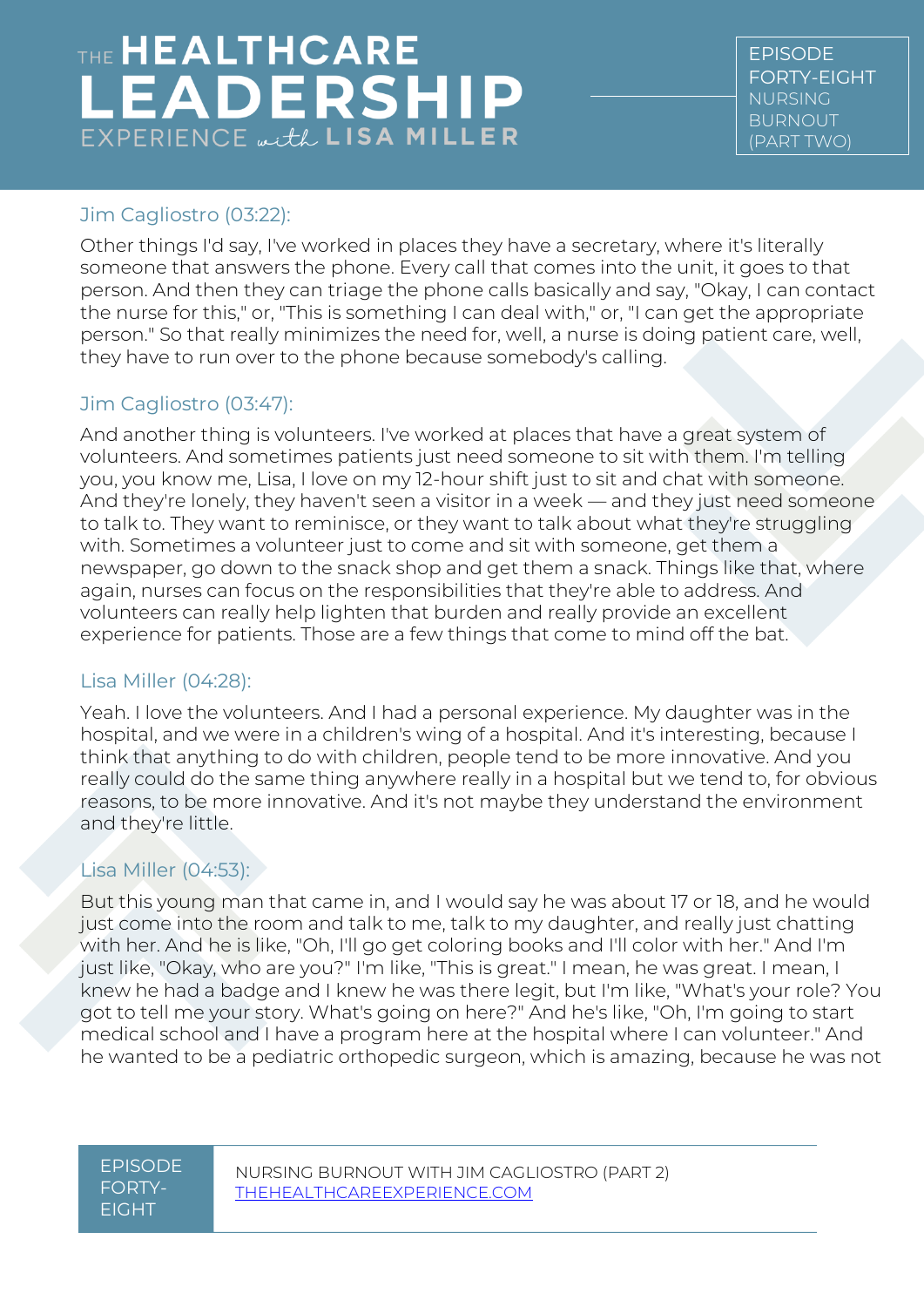# THE HEALTHCARE **EADERSHIP**  $EXPERIENCE \omega, tL$  LISA MILLER

EPISODE FORTY-EIGHT NURSING BURNOUT (PART TWO)

even in medical school and he knew what he wanted to be, but of course that may change.

#### Lisa Miller (05:36):

I thought it was fantastic. You wonder whether the volunteer from a traditional community or those young people who are going into medical school, what a great way to say, "Listen, this is a great way for you to learn a little about direct patient care and doing some volunteer work." But he was fantastic. He took his volunteer work very seriously.

#### Jim Cagliostro (05:59):

And that one person can change the entire experience for your daughter, for the whole family.

#### Lisa Miller (06:03):

Yeah.

#### Jim Cagliostro (06:03):

That's wonderful to hear stories like that.

#### Lisa Miller (06:05):

Right. And you just wonder how many more of those that happen throughout the country, and you just get everybody learning and implementing. It's the other thought that always is in my head, is you've got all these great models or systems and experiences or things that nurses are doing. And we just need this big pool of putting those ideas in so people can take them out and bring them to their own hospital, because I think there's so many of those throughout the country.

#### Jim Cagliostro (06:35):

Oh yeah.

#### Lisa Miller (06:35):

All right. We're going to dig in a couple or more. Better staffing, so that's something that seemingly could be fixed easily in the sense that sometimes it's poor planning, poor management. Sometimes it's real and just as a series of events and there's staffing shortages. But my guess is some of it's just could be better at staffing, right?

| EPISODE |
|---------|
| FORTY-  |
| FIGHT   |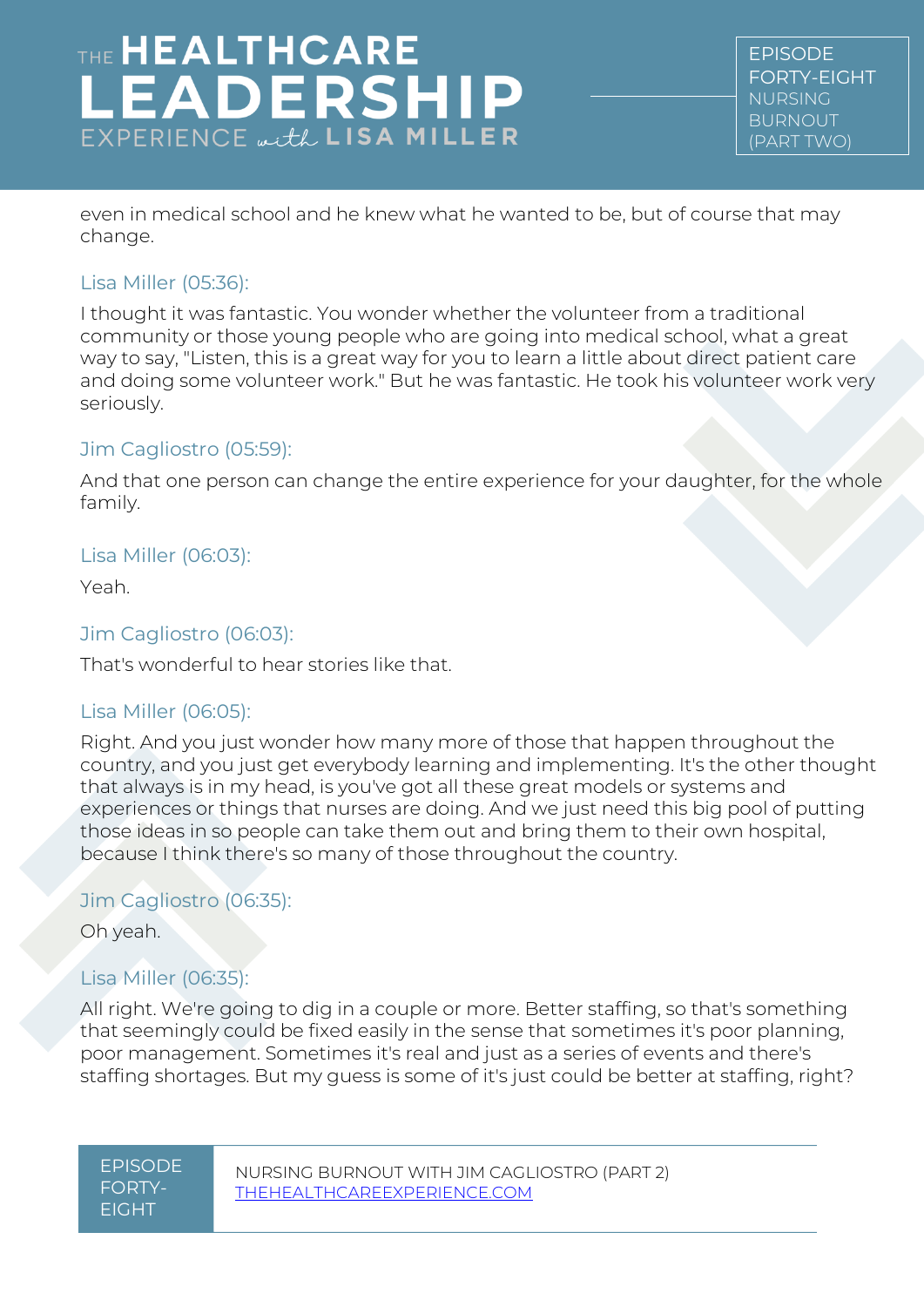EPISODE FORTY-EIGHT NURSING BURNOUT (PART TWO)

#### Jim Cagliostro (06:56):

Yeah. Three things come to mind. One is state laws. Every state should, I don't know if every state does, but states will have a minimum nurse-to-patient ratio. And so if you have this number of patients, then you need this number of nurses. So that's one thing.

### Jim Cagliostro (07:11):

But a hospital doesn't necessarily have to meet the ... They have to meet that as a minimum, but they can have better standards in terms of, "Okay, the state says five-toone or four-to-one on this step-down unit. But we, as a hospital, are going to say, 'No, we're going to say three patients to one nurse, because we want to provide better care. And yeah, it's going to cost us more maybe upfront, but in terms of the quality of care, in terms of safety, in terms of preventing falls or infection or things like that, it might end up saving us money in the end if we have a better nurse-to-patient ratio.

#### Jim Cagliostro (07:44):

They don't have to meet exactly what the state is saying, they could provide a better nurse-to-patient ratio. And then the other thing you touched on was staffing and managing the resources. In this case, managing your personnel, the nurses, in a better way. And a lot of hospitals will have a float pool to say, "Okay, we know of this 500-bed hospital, there's going to be 10 to 15 nurses that call off each night." For whatever reason, sickness or whatever happens. So now we have a float pool that is coming in every night. And this float pool, instead of staffing it with 8 nurses per night, we're going to say, "Let's have 12 to 15 nurses coming in, ready to fill those gaps."

### Jim Cagliostro (08:22):

And again, that comes down to a healthcare system, making the decision to say, "Okay, we might have an extra nurse. Well, we can provide them to a unit that needs the help tonight, whatever they're going through." Or maybe there's a code in one area and they can go and help in that area because a nurse isn't available, things like that. It's definitely managing personnel in a way that says, "Okay, patient care is a priority for us." It's not just saving where we can here and there, but we need to make sure that the hospital is staffed well.

#### Lisa Miller (08:53):

So, you just taught me something. It's true, you always hear, "We're meeting our requirements," or, "The float pools are matching," kind of historical analysis. But to say, "You know what, we want to be 25% greater than our needs on a float pool. We want to

| <u>'EPISODE</u> |
|-----------------|
| FORTY-          |
| <b>FIGHT</b>    |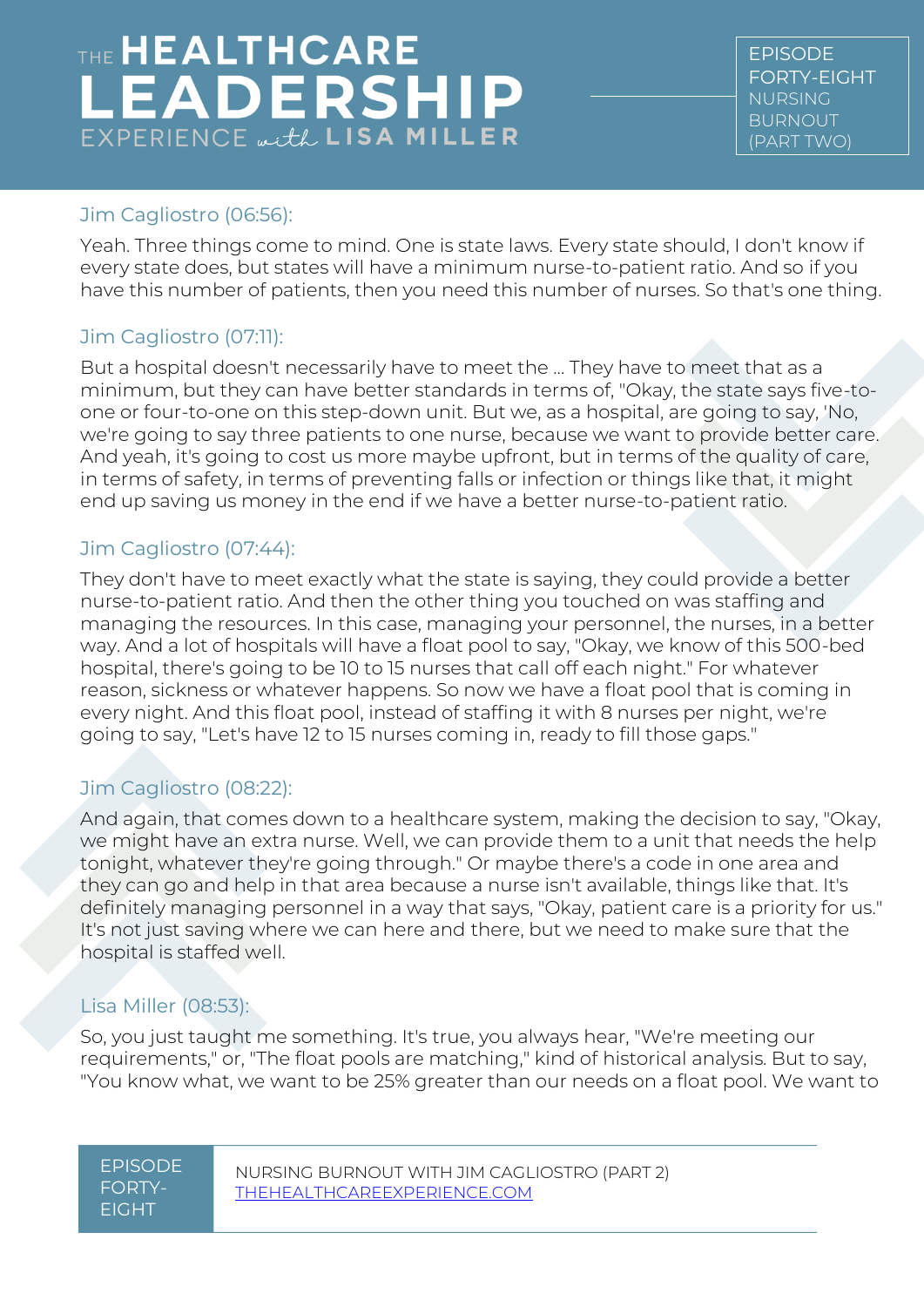EPISODE FORTY-EIGHT NURSING BURNOUT (PART TWO)

be greater with our ratios," makes more sense. Everything you named, and happier nurses not leaving the profession or going somewhere else.

#### Lisa Miller (09:20):

It just seems like such a solid solution to say, "We're going to do the opposite." And sometimes, when we do the opposite, it ends up being better in a lot of different ways. Not following what everyone's doing and saying, "Listen, we're going to actually overcommit on nursing, over-commit on the float pools." And it probably would have a tremendous impact, it would probably be way more cost effective.

#### Jim Cagliostro (09:43):

And that will trickle down. You think of the impact it would have on the staff, where you just see, "Hey, leadership cares about us." But that's going to impact the care that they provide to patients and patients are going to recognize that. That type of decision making, that type of prioritization, can really have an impact hospital wide, system wide, if that's something that people will see a difference. And it might take a while to see it, but people will see that difference.

#### Lisa Miller (10:08):

Yeah, I agree. I think they will.

#### Lisa Miller (10:10):

If you're just tuning in, you are listening to The Healthcare Leadership Experience Radio Show on HealthcareNOW Radio. And I'm Lisa Miller, your host. This show was sponsored by VIE Healthcare Consulting, the leading healthcare advisory and analytics firm, helping hospitals accelerate their cost savings and margin improvement goals. We've been helping hospitals since 1999, and you can learn more about VIE Healthcare at viehealthcare.com.

#### Lisa Miller (10:33):

So, the last area, as we wrap up, is around leadership. You mentioned two things. You mentioned leadership that listens, I want you to expand on that, and having a seat at the table, because I think those two are really important. So if you can tell me what you mean by leadership that listens, and how hospitals can have nurses in leadership that have a seat at the table. If you can just expand on each of those.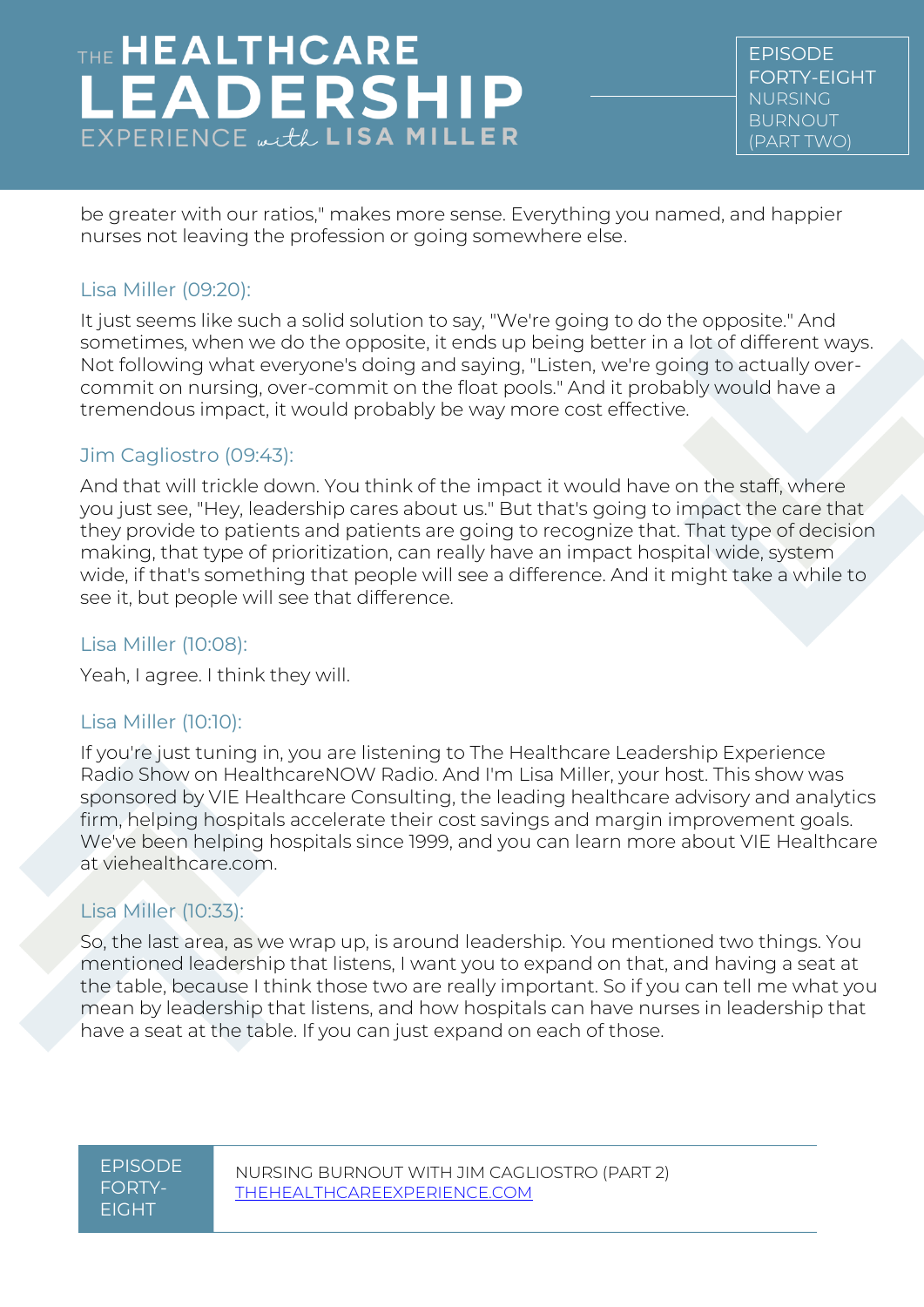EPISODE FORTY-EIGHT NURSING BURNOUT (PART TWO)

### Jim Cagliostro (11:01):

Definitely. When it comes to leadership that listens, I would say, in my mind, probably the key there is leadership that's initiating the conversation. Because a lot of times the busyness of what's going on, on the floor, and sometimes you don't even know where to start in terms of, "Well, how do I reach out to ..." Usually a manager. Sure, if there's a manager of a unit, you'll see them. But sometimes on night shift, I worked night shift much of my career, you don't necessarily see your manager, except in passing when they're running to start the day.

### Jim Cagliostro (11:31):

So, I think it's good, whether it's from the unit manager or from the director of your department, or from even higher up, the C-suite, to see that they're initiating the conversation. And there may be even walking onto the floor at change of shift, maybe that's a busy time to do it. But touching the day shift and the night shift and saying, "Hey, we are here to listen. What concerns do you have?"

#### Lisa Miller (11:52):

Before we go to the next point, I'm sorry to jump in. Have you ever seen a CFO walk the floors on the night shift?

#### Jim Cagliostro (11:58):

Not a CFO. I know we've seen, I want to say the director of our department. I want to say director of perioperative services. I would cover until 1:00 AM in one particular hospital that I was working, and you would see them maybe eight or nine o'clock at night. So they're catching the night shift, but not necessarily ... Hey, you know what? I think, on Thanksgiving or Christmas one time I remember seeing someone like, they're just greeting people. And it was somebody in the C-suite that was just there to say, "Hey, thank you for what you do." So that's great.

#### Jim Cagliostro (12:30):

But it's something that I know didn't happen often. And it depends on the system you're in to say, hey, it's not just, "Hey, thank you for what you do," but asking questions. "What can we do to make your lives better? What can we do to help you care for your patients?"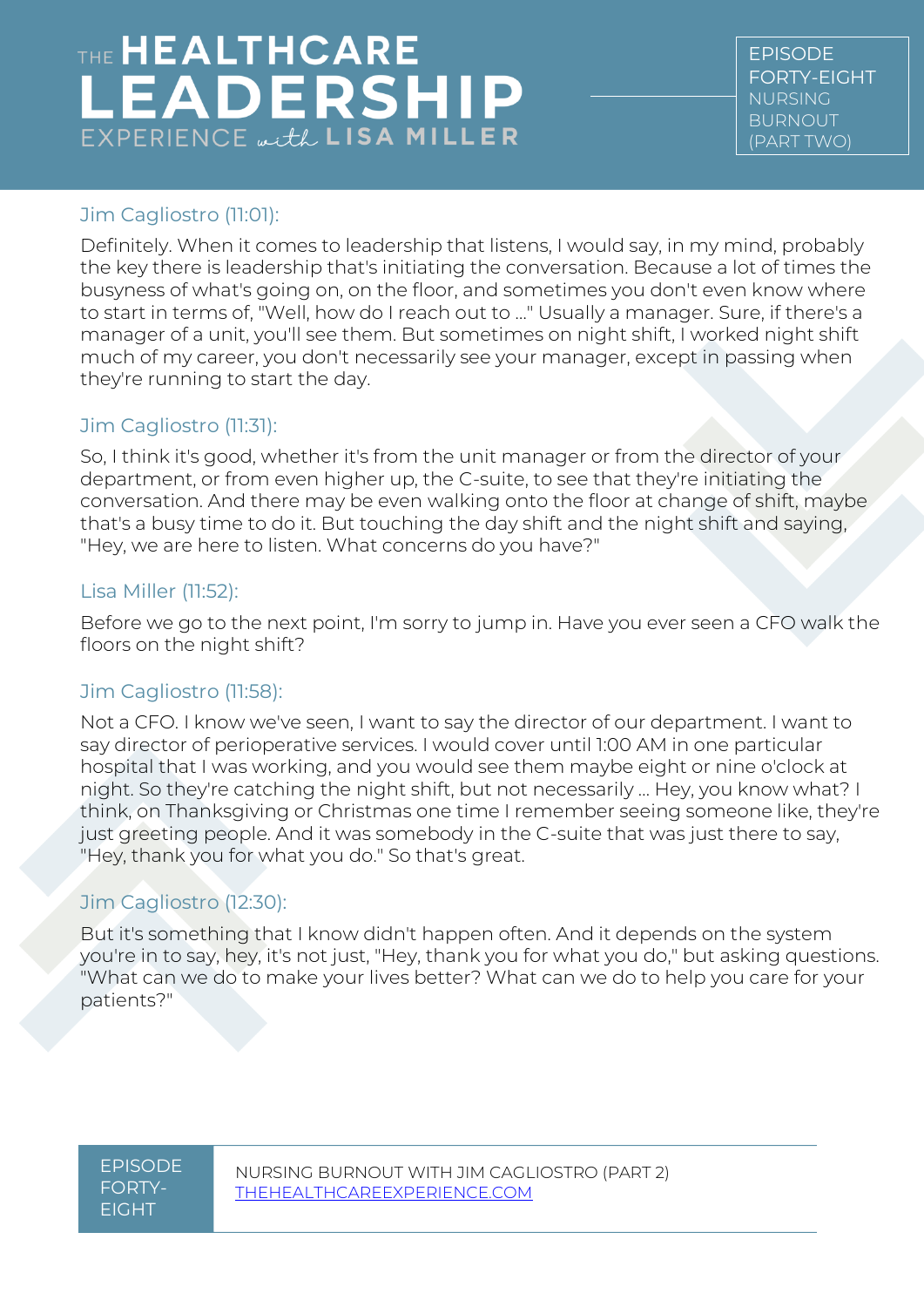# THE HEALTHCARE **LEADERSHIP**  $EXPERIENCE \omega, tL$  LISA MILLER

EPISODE FORTY-EIGHT NURSING BURNOUT (PART TWO)

#### Lisa Miller (12:43):

I'm going to go off on a little quick tangent here before we talk about or we end with getting nurses at leadership a seat at the table. I've watched several episodes, but Undercover Boss. It just gets me thinking every single time, it would be very difficult for a hospital CEO or someone in the C-suite to do an undercover, but they probably could. And it's always the same story. It's someone's owner, leader, and is going undercover in their own organization, completely disguised. And they've got to do jobs that they know nothing about and they have to learn and they're clumsy through it. Meanwhile, it's their own business or the business that they run. And, they meet people and they hear stories on the front lines where they see things that have to be changed.

#### Lisa Miller (13:33):

It's every episode. I've just given everyone the episode, it's just a matter of what do they see differently. What stories do they hear and how they're touched by it. But it's so fascinating to me that every organization has these stories, has these people. And why aren't we just doing it regularly, just making it part of your routine, your weekly routine. "I'm going to go to this floor and have those conversations." So you just got me thinking about Undercover Boss, binge watching.

#### Jim Cagliostro (14:03):

Yeah. Well, on the flip side of that, I'll just share a brief experience. I was caring for a patient. And if you have somebody that's high up in the hospital or health system, but they're a patient, I mean, every patient looks the same. We all look terrible in those patient gowns. But you walk in and you don't necessarily know. You see a name and you see them in the gown. But I was caring for someone who ended up being the head of anesthesia in the hospital that I was working, and didn't realize it until maybe going back and one of my coworkers mentioned it.

#### Jim Cagliostro (14:32):

But on that side of it, it's like, we need to be treating every patient like they're someone extremely important-

#### Lisa Miller (14:39):

Good point.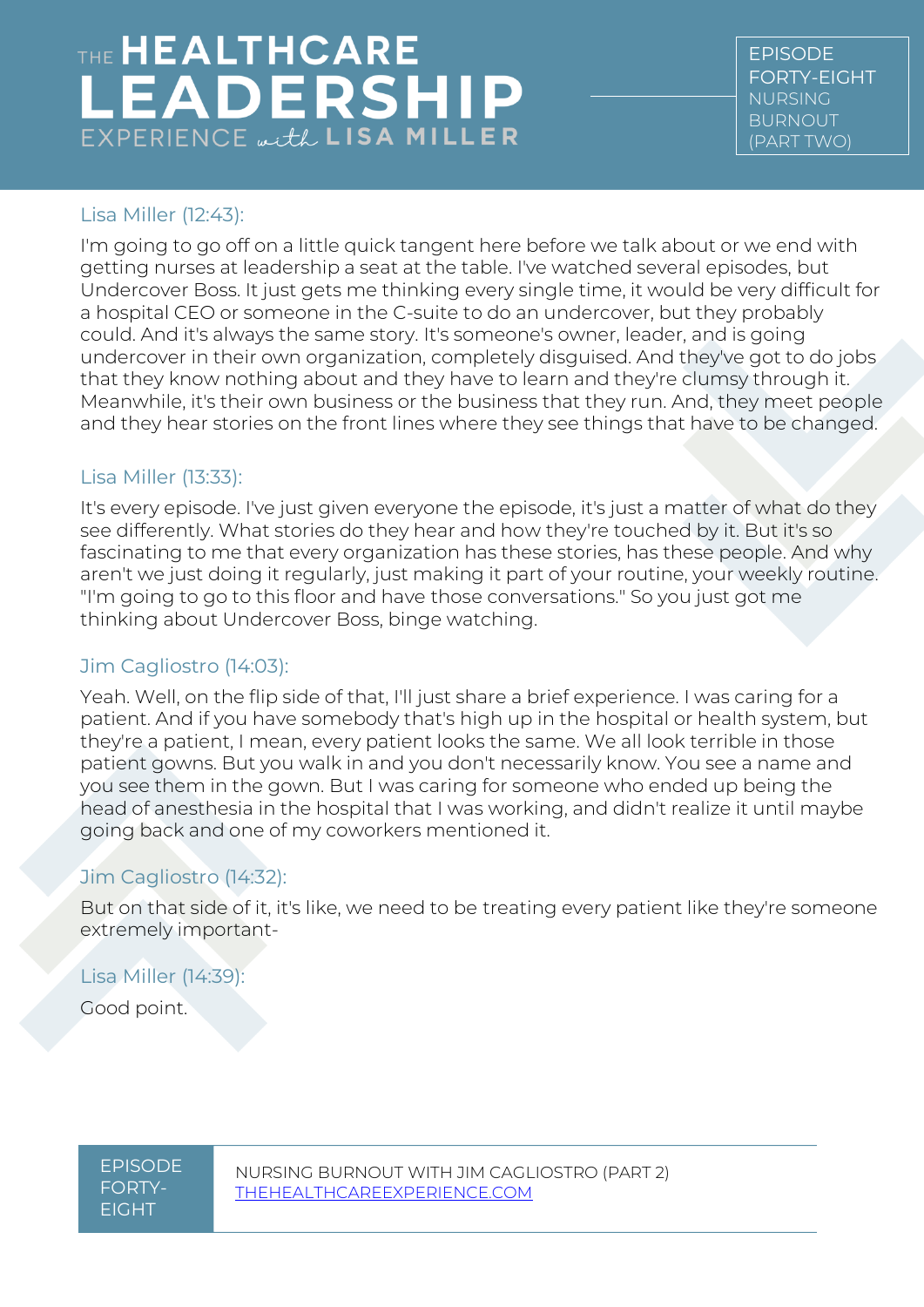EPISODE FORTY-EIGHT NURSING BURNOUT (PART TWO)

#### Jim Cagliostro (14:39):

... because every patient is someone extremely important. But it's our human tendency, "Oh, this is someone that might be responsible for ... Or someone that could make me lose my job. I better be on my best behavior." While we, from a nursing perspective, need to have that attitude for every patient that comes through our doors.

#### Lisa Miller (14:53):

Yeah. That's a great point.

#### Jim Cagliostro (14:55):

But that's a another thing on the flip side of what you said, but the Undercover Boss thing is a great perspective.

#### Lisa Miller (15:01):

Yeah. No, and yours as well. It's great. So as we wrap up, Jim, nurses in leadership that have a seat at the table, what does that mean to you?

#### Jim Cagliostro (15:08):

There's something, a concept, and there might be different names for it. But one place that we saw had something called shared governance. And so that's something where they bring in nurses from various areas of the hospital to come together. And this one particular hospital they met monthly. And one thing was the pre-op checklist was something that they were working on, "How can we make this better? How can we make it more efficient? How can we really make it so it's the best for the patient and the best for the staff?"

#### Jim Cagliostro (15:38):

And they worked on this for months and it's something that ... Changing in the language, adding things here, taking things away there. And unfortunately, the concept of shared governance was great because it was in place there, and they said, "Okay, we want the nurses to have a voice." But then the decisions that were made ended up going up the chain of command and back down, and ultimately no change was made.

#### Lisa Miller (16:00):

Yikes.

EPISODE FORTY-EIGHT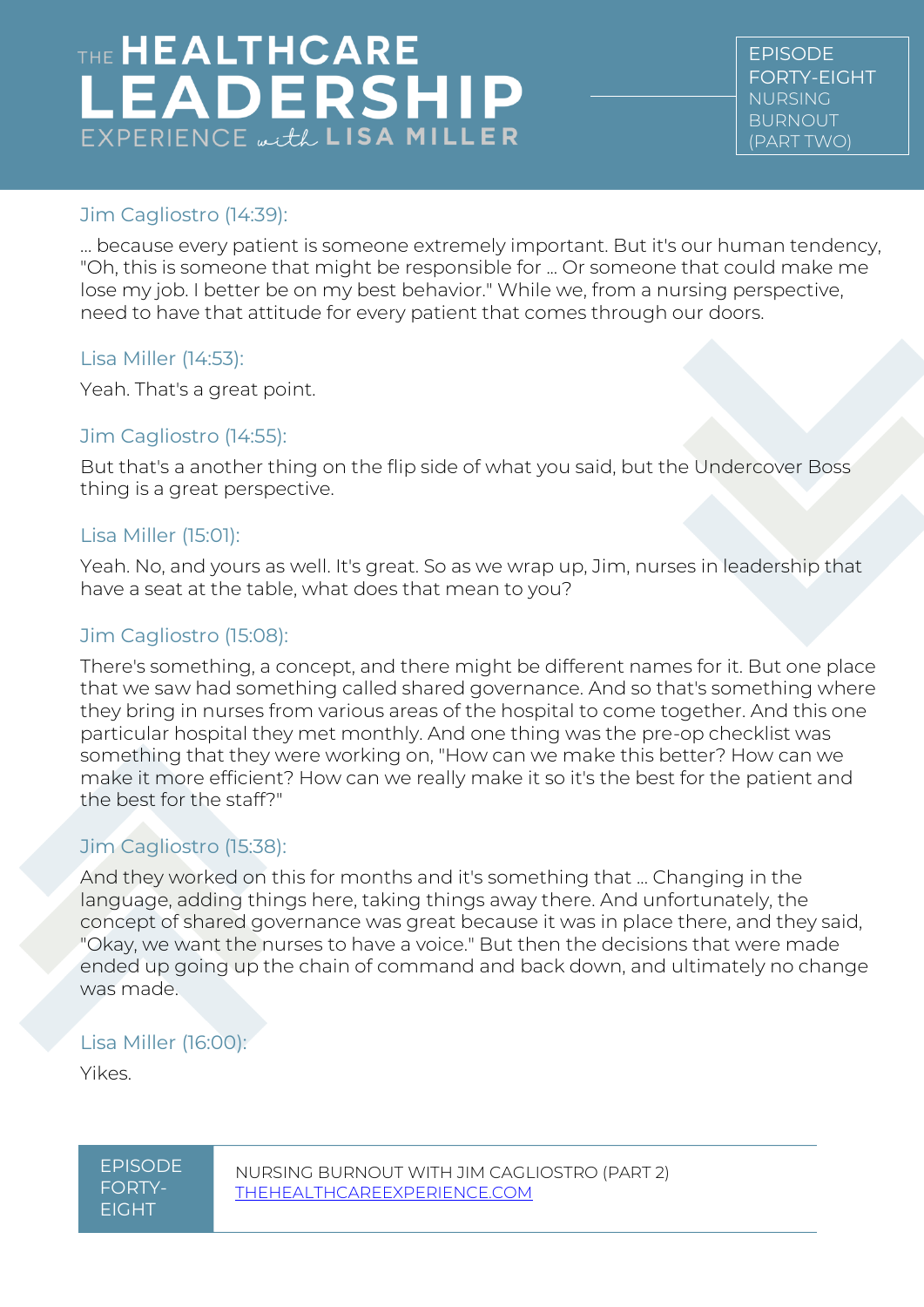EPISODE FORTY-EIGHT NURSING BURNOUT (PART TWO)

#### Jim Cagliostro (16:01):

Yeah, it's a discouraging thing, where you spend all these hours and months really cleaning it up and making it right but then ... At least in concept, there's a seat at the table, but then when you see, "Hey, nothing was really done out of all these hours that were put into it." And you realize, "Well, do we really have a seat at the table? Is anybody really listening?"

### Jim Cagliostro (16:20):

So, there needs to be something, even the conversation from the higher ups to say, "Hey. Well, this is why we didn't go with those changes." But that can be very frustrating for staff that has poured in their time and their energy in terms of saying, "Okay, we have a voice, we have this concept of shared governance. Well, is it really making a difference?" And I think the responsibility ultimately does fall on leadership to say, "Okay, we want to listen. And we want to make changes based off what the front line is telling us."

#### Lisa Miller (16:47):

Yeah, absolutely. I think that's a great story. And it's a heartbreaking, frustrating story to hear that, because people want to be part of change and innovation and really want to give their information and their hard work to collaboration, and then not to have any of it taken is not good.

#### Lisa Miller (17:04):

But the interesting part about that is that I think that's another avenue for hospitals really to say, "Listen, how do we engage more?" I mean, engagement's not just ... It is for the people who are getting a seat, but it's also a benefit to the organization. No one knows best than those in the front lines. I'm a big believer in frontline-driven innovation. And I think that needs to be tapped and harnessed a lot more.

### Jim Cagliostro (17:29):

Yeah, I was just amazed by this. I forget where I heard it, but they were building a new section of the hospital or redoing it. And they said, "Nurses, come in," and they were asking the nurses, "What is the best height for the outlets?" Something as simple as that, but the nurses are the ones plugging in and plugging out. So I love to hear examples like that, where they're really listening.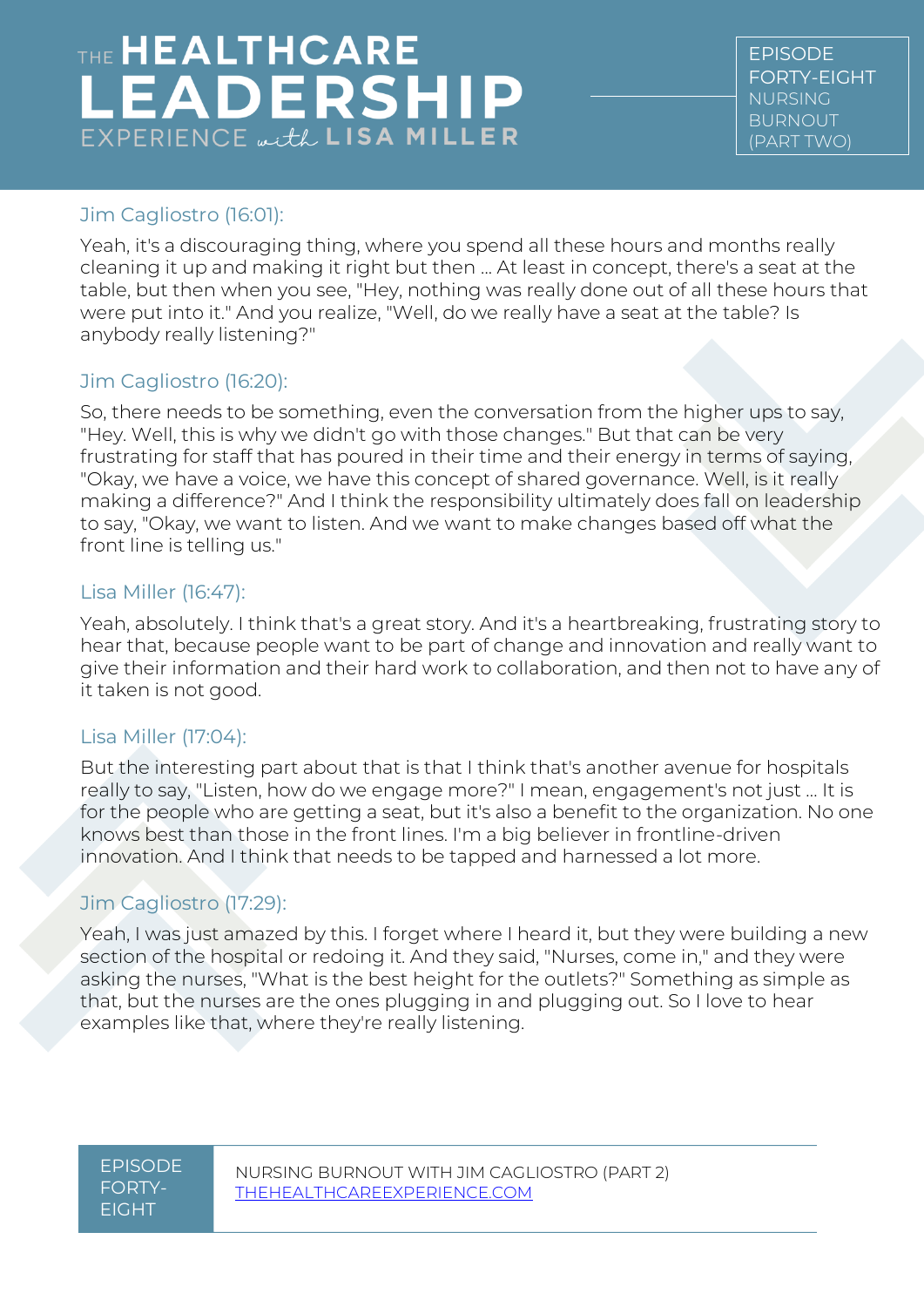# THE HEALTHCARE **LEADERSHIP**  $EXPERIENCE \omega, tL$  LISA MILLER

EPISODE FORTY-EIGHT NURSING BURNOUT (PART TWO)

#### Lisa Miller (17:47):

Yeah. Interesting, I had the reverse happen. Again, my daughter was in the hospital and I had to take her into the bathroom. Now this was a new wing, so I had to have her IV pole in. I couldn't get her IV pole in, nurse said, "They didn't ask us any of this. They didn't come through here."

#### Lisa Miller (18:03):

There was something particular about the IV pole and we just couldn't get it in. And I'm like, "Wow, this is brand new." And they were like, "Yeah." The door closed the other way and it was just awkward and like, "Oh, they didn't ask the nurses anything about the rooms." And I'm like, "Wow, that's so fascinating." If architects and engineers are really smart people, yet you don't go to those who are working to say, "How does this flow-"

#### Jim Cagliostro (18:27):

Those who are directly impacted by it. Yeah.

#### Lisa Miller (18:28):

Yeah. And I always remember that, because every time I brought my daughter in the bathroom I couldn't get the IV pole in. It was like getting her in the bathroom and we're kind of in between stretching the pole, and the nurse was like, "Yep, they didn't ask us." But there's so many lessons here in this discussion, and you just wonder why it takes burnout, COVID, frustration, for us to be at this place. And it's unfortunate, because so many of these fixes I think could be really easy. And I don't mean flip the switch on easy, but they're solvable. These are not unsolvable challenges.

#### Lisa Miller (19:05):

Jim, thank you for your time today. This was fantastic. I wish we could continue the conversation, but we've run out of time. However, we are having a conversation next week on the OR, and that's going to be a great conversation so thank you for being here.

#### Jim Cagliostro (19:21):

Definitely. Thank you for having me. I'm looking forward to our next conversation.

EPISODE FORTY-EIGHT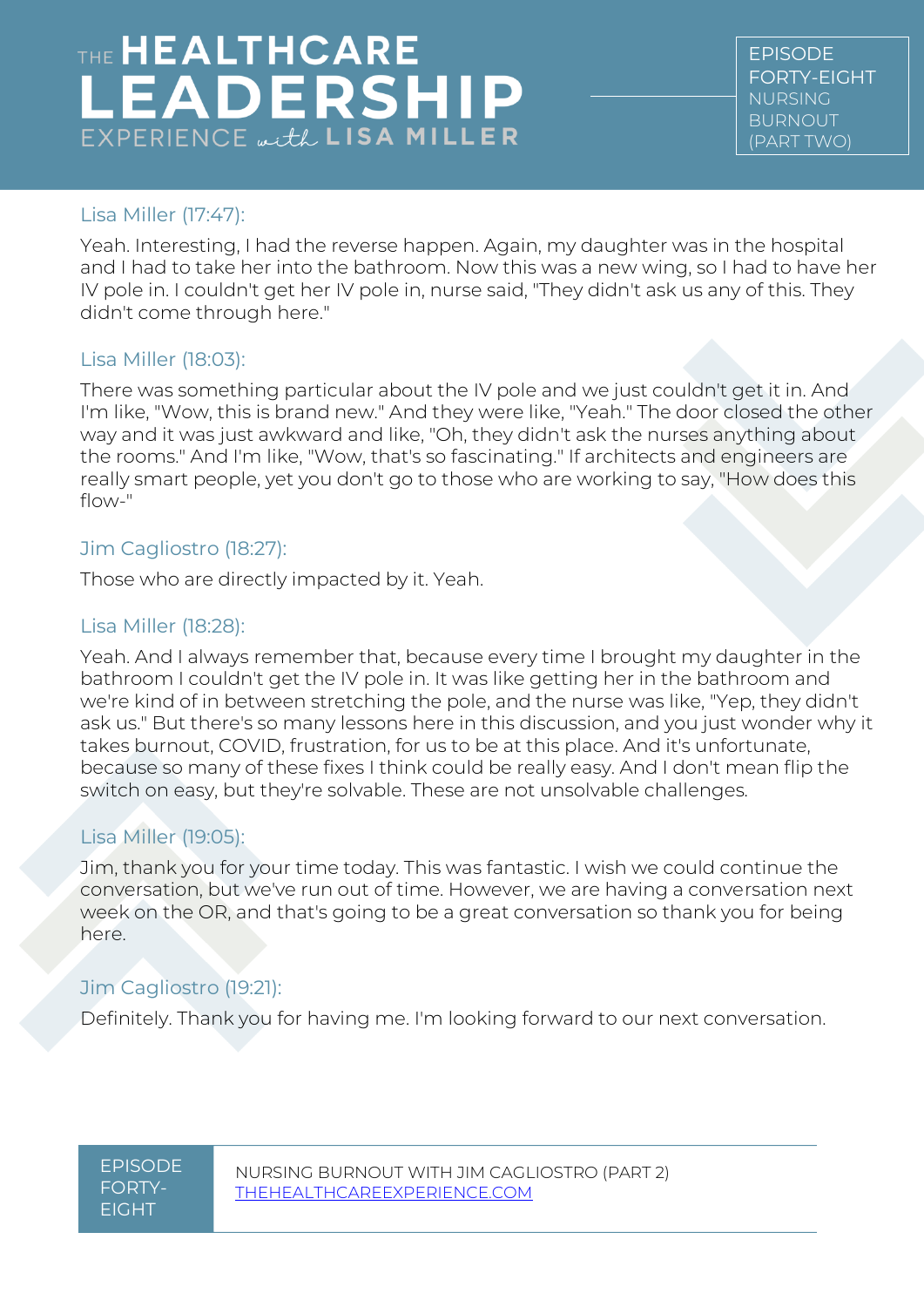# THE HEALTHCARE **LEADERSHIP**  $EXPERIENCE \omega, tL$  LISA MILLER

EPISODE FORTY-EIGHT NURSING BURNOUT (PART TWO)

#### Lisa Miller (19:24):

Great. You've listened to The Healthcare Leadership Experience. I'm your host, Lisa Miller, here on HealthcareNOW Radio. And join us every week, and we thank you for listening.

### Outroduction (19:37):

Thank you for joining Lisa Miller for this episode of The Healthcare Leadership Experience Radio Show, sponsored by VIE Healthcare Consulting. If you enjoyed the show, subscribe so you can automatically get notified when new shows premier weekly. Don't forget to leave us a review. Some more healthcare leaders like you can discover us. This show is on HealthcareNOW Radio, Apple Podcast, Stitcher, Spotify, Pandora, and other major podcast platforms.

To reach out to Lisa personally you can join the conversation on LinkedIn, where Lisa continues to have discussions on the business of healthcare. You can find links to Lisa's other social platforms in the show notes or at viehealthcare.com.

The Healthcare Leadership Experience Radio Show is the think differently communication for healthcare leaders, and we are honored to have you tune in. Join us next week for another episode of The Healthcare Leadership Experience Radio Show.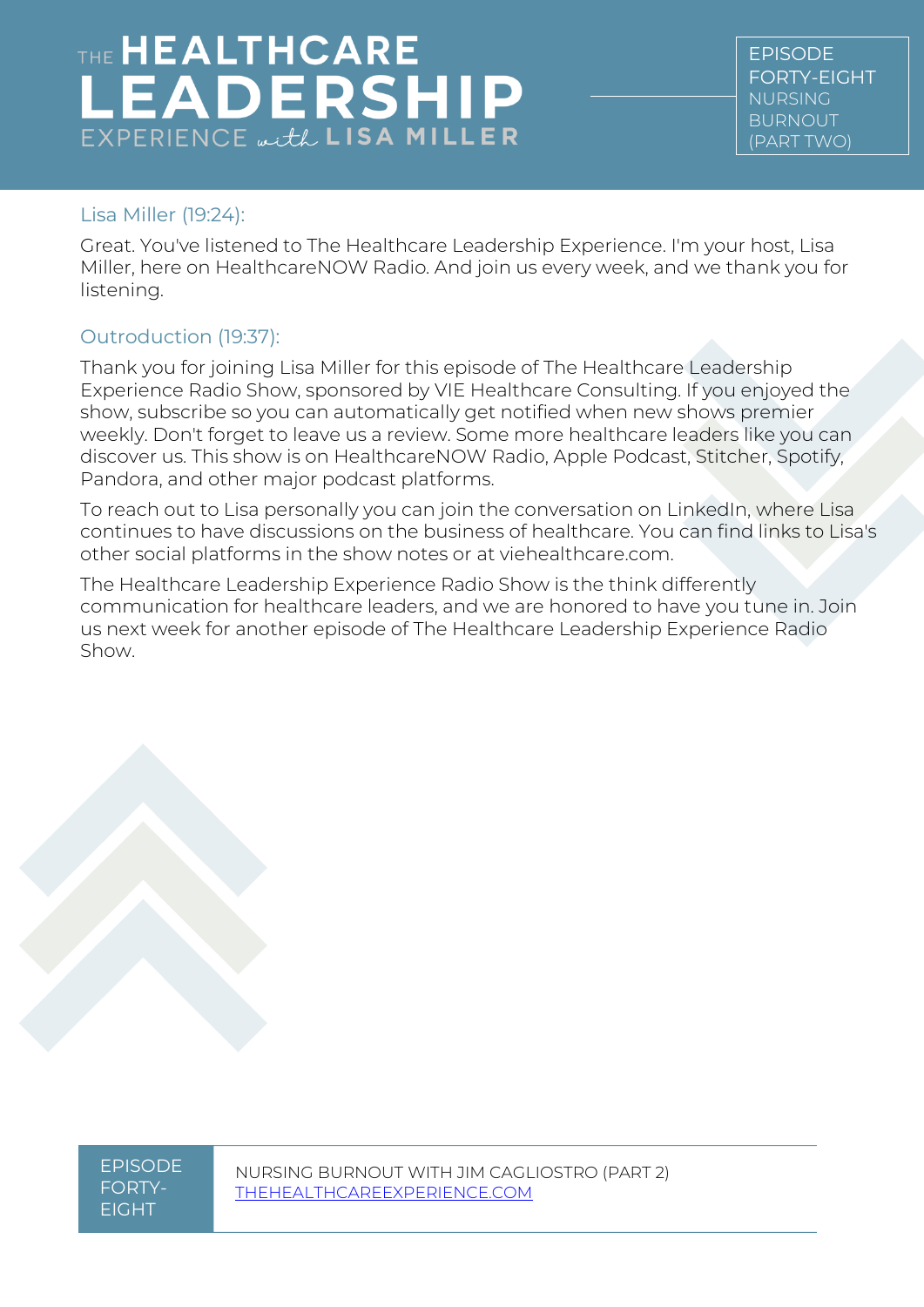

### MEET LISA MILLER

*"It's important for hospitals to have a clearly defined cost savings strategy with purchased services as a component to that strategy. We provide our clients with a focused roadmap to achieve those savings through our expertise since 1999."*

Lisa Miller launched VIE Healthcare Consulting in 1999 to provide leading-edge financial and operational consulting for hospitals, healthcare institutions, and all providers of patient care.

She has become a recognized leader in healthcare operational performance improvement, and with her team has generated more than \$720 million in financial improvements for VIE Healthcare's clients.

Lisa is a trusted advisor to hospital leaders on operational strategies within margin improvement, process improvements, technology/ telehealth, the patient experience, and growth opportunities.

Her innovative projects include VIE Healthcare's EXCITE! Program, a performance improvement workshop that captures employee ideas and translates them into profit improvement initiatives, and Patient Journey Mapping®, an effective qualitative approach for visualizing patient experience to achieve clinical, operating, and financial improvements.

Lisa has developed patented technology for healthcare financial improvement within purchased services; in addition to a technology that increases patient satisfaction through front line insights.

Lisa received a BS degree in Business Administration from Eastern University in Pennsylvania and a Masters in Healthcare Administration from Seton Hall University in New Jersey. She is a member of the National Honor Society for Healthcare Administration – Upsilon Phi Delta. Her book The Entrepreneurial Hospital is being published by Taylor Francis.